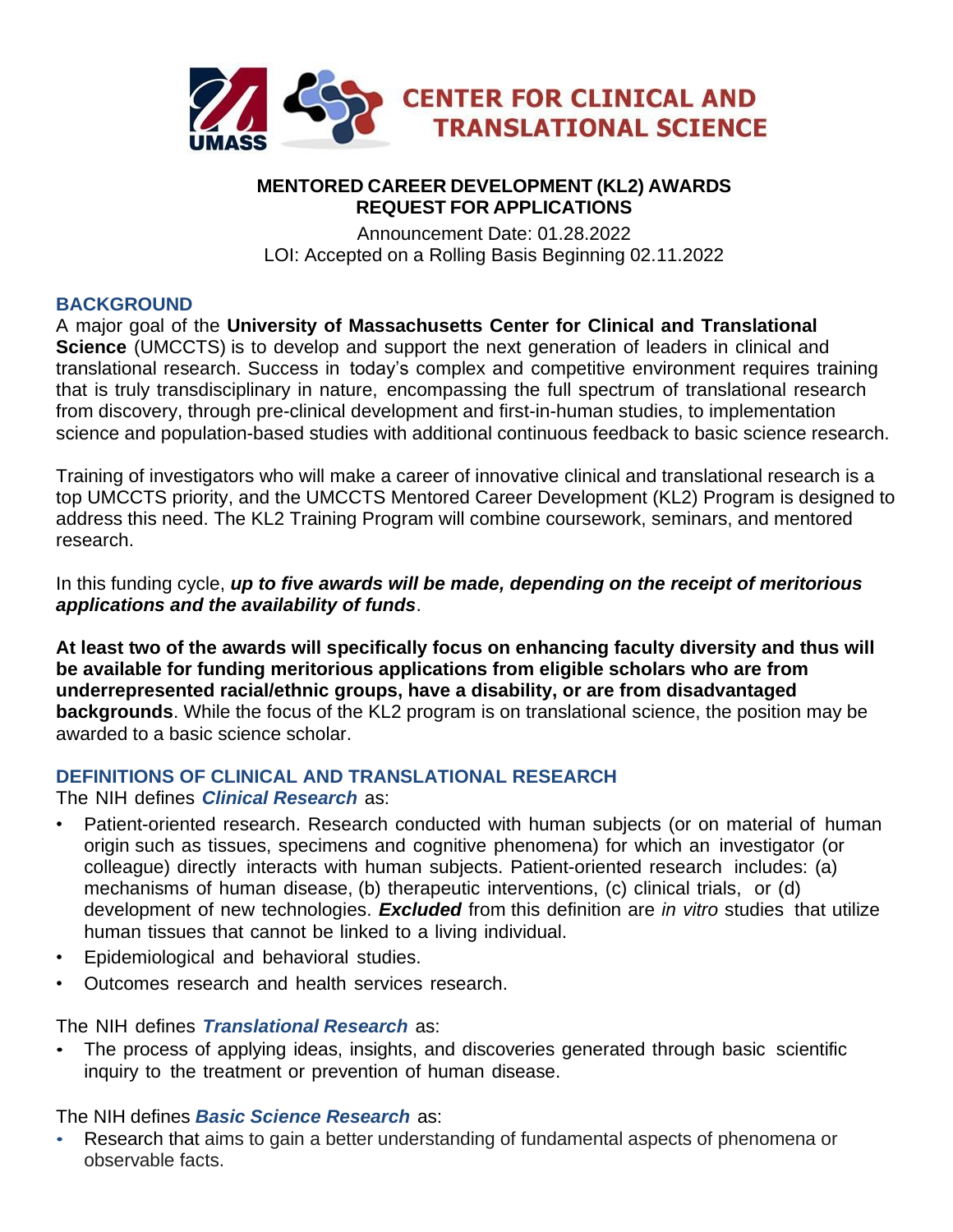## **ELIGIBILITY FOR THE MENTORED CAREER DEVELOPMENT PROGRAM**

- Research or health professional doctoral degree (e.g., MD, DO, PhD, ScD, DVM, PharmD).
- UMass faculty appointment (Instructor or preferably Assistant Professor) prior to project start. For the Diversity K program, the faculty appointment must be at UMass Chan in Worcester.
- Commitment to a career as an independent investigator in clinical and translational research.
- Talent and aptitude for scholarship and critical thinking; prior productive research experience highly desirable.
- Personal commitment to and departmental support of a minimum of 75% protected time for 2 years. An additional year of support is available with special permission of the KL2 Review Committee. However, certain clinical specialties, such as surgery, can have less than 75%, but no less than 50%, protected time if sufficiently justified and approved by KL2 program leadership.
- There is no post-completion time limitation from post-doctoral or fellowship training to be eligible to apply as long as the applicant states a compelling need for the mentored career development plan that is required as part of the application.
- Applicants cannot have previously been the principal investigator on an R01, R21, R34, or equivalent award, Program Project grant, or a Co-PI on a Program Project grant.
- Applicants may not simultaneously submit or have pending an application for any other PHS mentored career development award (e.g., K07, K08, K22, K23) that duplicates any of the provisions of KL2 program; however, **KL2 awardees will be expected to apply for individual mentored external K awards (or R-level grants) during their two-year tenure as KL2 scholars**; if successful, funding for the scholar would transition from the KL2 program to the new individual K award.
- Candidates should assemble a strong mentoring team made up of at least 3 to 4 individuals a **primary mentor** with clinical or translational research and training experience and a commitment to help develop the candidate's research career, a **junior faculty member** with relevant expertise as a mentor in training, an **experienced investigator** with specific methodological and/or complementary expertise that will promote career development, and if needed a member of the UMCCTS Biostatistics, Epidemiology, and Research Design (BERD [https://www.umassmed.edu/ccts/resources/berd/\)](https://www.umassmed.edu/ccts/resources/berd/) core.
- To be eligible, mentors must be faculty members with an affiliation to the Morningside Graduate School of Biomedical Sciences (GSBS).
- Applicants must be US citizens, non-citizen nationals, or permanent residents.
- Applicants and mentors must be members of the UMCCTS. Membership applications can be completed by accessing the UMCCTS website and completing the online membership form at: https://umassmed.edu/ccts/about/membership/
- Individuals from underrepresented racial/ethnic groups, individuals with disabilities, and individuals from disadvantaged backgrounds are particularly encouraged to apply. Please see the recent Notice of NIH's Interest in Diversity for more information: [https://grants.nih.gov/grants/guide/notice-files/NOT-OD-20-031.html.](https://grants.nih.gov/grants/guide/notice-files/NOT-OD-20-031.html)

### **TRAINING PROGRAM**

Training for KL2 scholars has **4 key components** tailored to individual goals: **1**) a transdisciplinary mentoring team and an intensive mentored research experience targeted to independence; **2**) coursework targeted to provide either advanced understanding of analytical methods (for more advanced entering scholars) or a degree (PhD for select MDs, MSCI for clinically-oriented scholars who do not already have an MPH or equivalent degree); **3**) KL2 required elements including: "Projects-in-Progress Seminar Series" (PiPSS); a specially-designed Translational Science Lecture Series; a writing skills development course; a scientific journal internship; and an annual research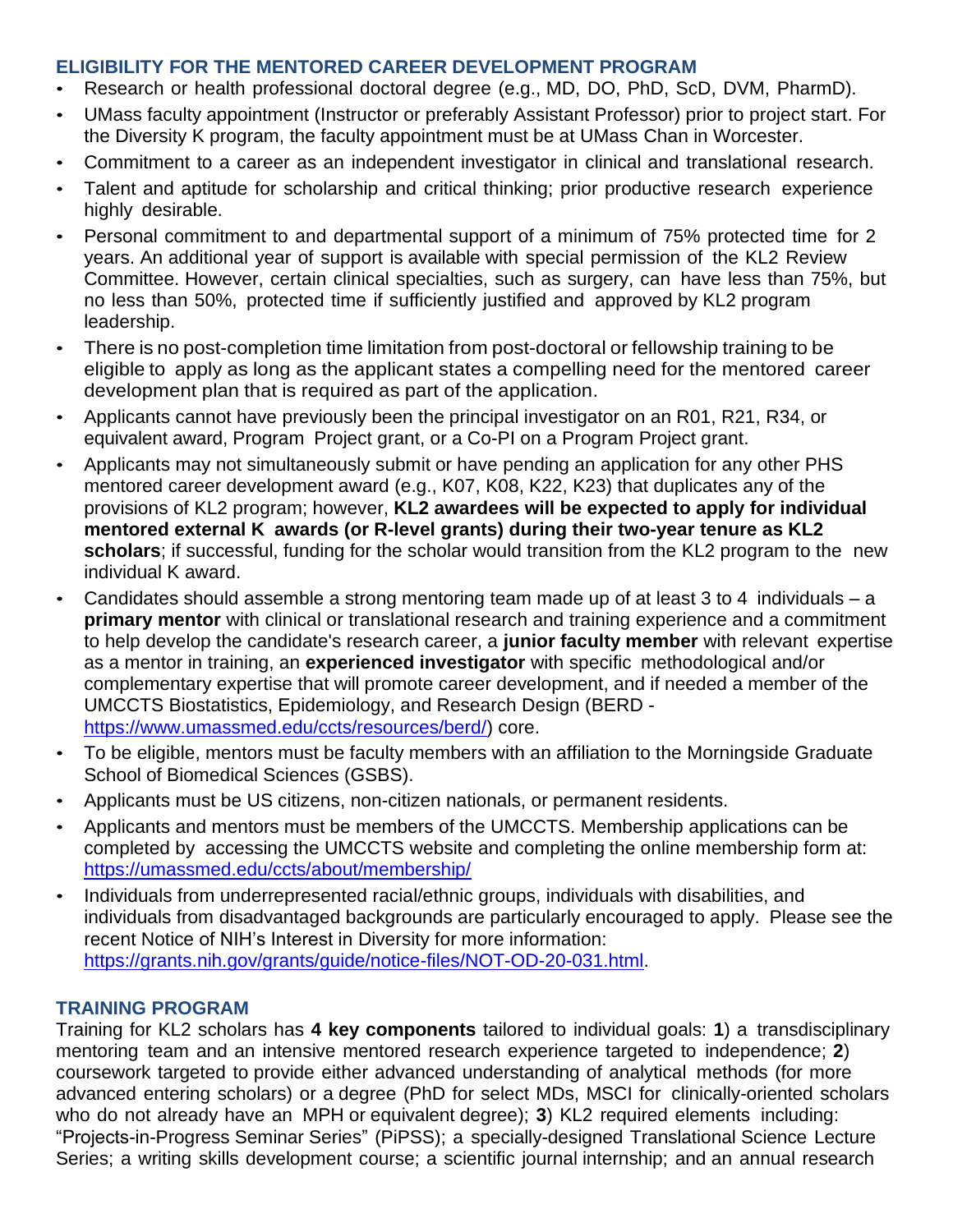retreat; and **4**) enrichment activities (e.g., research seminars, workshops on a variety of topics, rotations focused on gaining experience in all stages of drug development from discovery through early-stage clinical trials) available through UMMS or other UMass institutions, collaborating programs and centers (e.g., MassBiologics, UMCCTS Small Molecule Screening Core). Scholars will pursue career development full-time, pursuing their independent research projects designed to launch their career, while developing the skills needed to compete for independent funding.

**Year 1**: Suggested coursework (if not already completed) includes: training in research study design; epidemiology; informatics for data storage/analyses; critical interpretation of literature and data; statistics; scientific integrity and the responsible conduct of research; human subjects training; regulatory; presentation of research; mentoring; team and leadership skills; individualized coursework relevant to project; and tutorials or mini-rotations with potential mentors in addition to coursework. Participants will be urged to give strong consideration to completing the Master's in Clinical Investigation, if appropriate.

**Years 1-2**: Mentored research project; Submission of intramural and extramural grant applications to develop additional sources of funding.

# **THE KL2 PROGRAM PROVIDES**

- Two years of 75% salary support for trainees up to \$100,000. The applicant's home department is responsible for any remaining gap between \$100,000 and 75% of the salary of the scholar, as well as the remaining 25% of the scholar's salary. NIH rules prohibit KL2 scholars from receiving salary support from other federal grants and contracts (except as noted at [https://grants.nih.gov/grants/guide/notice-files/NOT-OD-18-157.html;](https://grants.nih.gov/grants/guide/notice-files/NOT-OD-18-157.html) see also [https://nexus.od.nih.gov/all/2017/10/11/clarifying-percent-effort-and-support-for-career](https://nexus.od.nih.gov/all/2017/10/11/clarifying-percent-effort-and-support-for-career-development-k-awardees/)[development-k-awardees/\)](https://nexus.od.nih.gov/all/2017/10/11/clarifying-percent-effort-and-support-for-career-development-k-awardees/); however, other intramural and non-federal extramural grant sources may be used for this purpose.
- Course tuition for UMMS courses. Non-UMMS courses should be budgeted in the proposal.
- \$25,000 per year for research supplies.
- \$2,500 per year for travel.
- Indirect costs will not be supported.
- Salary support for the mentors will not be supported.

# **THE DEPARTMENT/PROGRAM IS EXPECTED TO PROVIDE**

- Assurance of full salary support for the duration of the training period. This includes support for any remaining gap between \$100,000 and 75% of the salary of the scholar, as well as the remaining 25% of the scholar's salary. The remaining 25% of effort can be divided among other research, clinical, and teaching activities. As noted previously, NIH rules prohibit KL2 scholars from receiving salary support from other federal grants and contracts (except as noted at [https://grants.nih.gov/grants/guide/notice-files/NOT-OD-18-157.html;](https://grants.nih.gov/grants/guide/notice-files/NOT-OD-18-157.html) see also [https://nexus.od.nih.gov/all/2017/10/11/clarifying-percent-effort-and-support-for-career](https://nexus.od.nih.gov/all/2017/10/11/clarifying-percent-effort-and-support-for-career-development-k-awardees/)[development-k-awardees/\)](https://nexus.od.nih.gov/all/2017/10/11/clarifying-percent-effort-and-support-for-career-development-k-awardees/); however, other intramural and non-federal extramural grant sources may be used for this purpose.
- A minimum of \$25,000 for research supplies to be made available in the 1<sup>st</sup> year of funding.
- Tenure track appointment for KL2 recipients with primary appointment in a basic science department or selected clinical departments, following successful completion of the program.

**Interested applicants are invited to attend an informational meeting to be held via Zoom on Friday February 11, 2022 from 10:00-10:30 am EST at** [https://umassmed.zoom.us/j/92953102725?pwd=SFI1WG0zMmxabkZEU1ZTNmQwN2o1Zz09.](https://umassmed.zoom.us/j/92953102725?pwd=SFI1WG0zMmxabkZEU1ZTNmQwN2o1Zz09) *This meeting will clarify expectations for the program and answer questions.*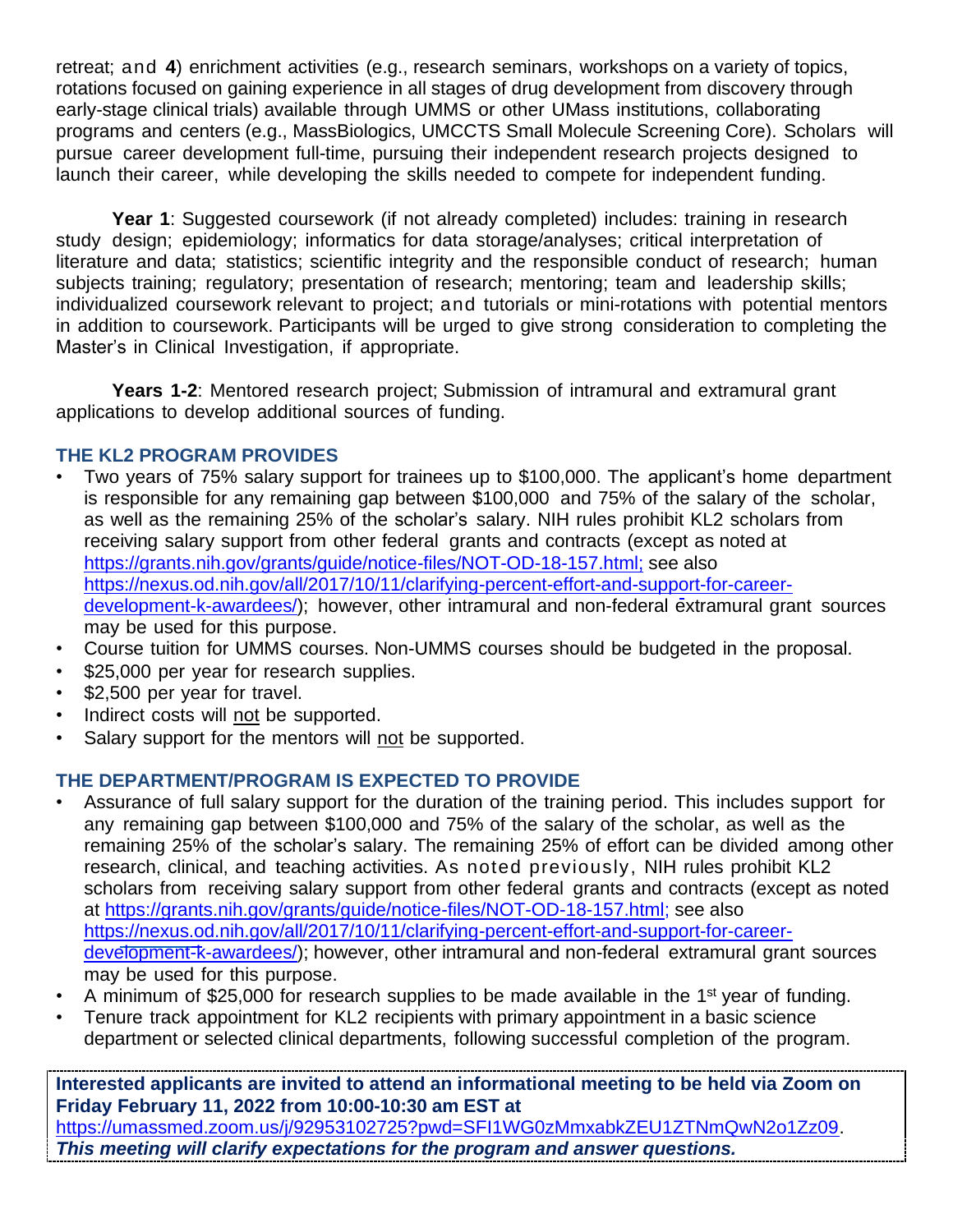# **APPLICATION PROCEDURE**

**STAGE 1: LETTER OF INTENT:** All candidates must submit a letter of intent and supporting materials as a single .pdf document. Applications will be accepted on a rolling basis beginning **February 11th, 2022 through May 1 st, 2022 at 5:00pm EST**. Completed LOIs should be emailed to [ccts@umassmed.edu.](mailto:ccts@umassmed.edu)

- **Applicant Cover Letter:** Summarize applicant's prior training, research experience, career goals, and rationale for choice of mentor. Clearly state if you are applying for a diversity slot.
- **Letter of Intent:** maximum of 2 single-spaced pages outlining the proposed training period and training goals and plan (maximum of 0.5 page); research project rationale, specific aims, and experimental design. References are not required, but if included are not considered part of the two ( 2) page limit.
- **Applicant's Biosketch:** NIH format, maximum of 5 pages.
- **Department or Program Chair's Letter of Support** outlining the Department's commitment to mentoring the candidate as an independent researcher. The signed letter should provide assurance that the candidate will not have any administrative or other commitments that exceed 25% effort (50% for select clinical specialties) and will not spend any more than 25% of his/her time in activities other than research. The letter should also provide assurance that the Department will provide the requisite funds for salary support and research supplies for the candidate.
- **Demographic data** (Please note that NIH requires that we ask for this information):
	- Gender
		- a. Male
		- b. Female
		- c. Would rather not answer
	- Ethnicity
		- a. Hispanic or Latino
		- b. Non-Hispanic
		- c. Would rather not answer
	- Racial category
		- a. American Indian or Alaska Native
		- b. Asian
		- c. Native Hawaiian or other Pacific Islander
		- d. Black or African American
		- e. White
		- f. More than one race
		- g. Would rather not answer
	- Do you have a disability? (Refer to [https://grants.nih.gov/grants/guide/notice-files/NOT-OD-20-](https://grants.nih.gov/grants/guide/notice-files/NOT-OD-20-031.html) [031.html,](https://grants.nih.gov/grants/guide/notice-files/NOT-OD-20-031.html) Section B.)
		- a. Yes
		- b. No
	- Do you come from a disadvantaged background? (Refer to [https://grants.nih.gov/grants/guide/notice-files/NOT-OD-20-031.html\)](https://grants.nih.gov/grants/guide/notice-files/NOT-OD-20-031.html), Section C.) a. Yes
		- b. No

Letters of Intent will be peer-reviewed on a rolling basis. The most promising candidates will be selected to submit a full application and will be notified **within three weeks after submission**.

**STAGE 2: FULL PROPOSAL:** Candidates who are invited to submit a full application must submit the following as a single .pdf document **within 60 days after receipt of an invitation**. Full proposals should be emailed to [ccts@umassmed.edu.](mailto:ccts@umassmed.edu)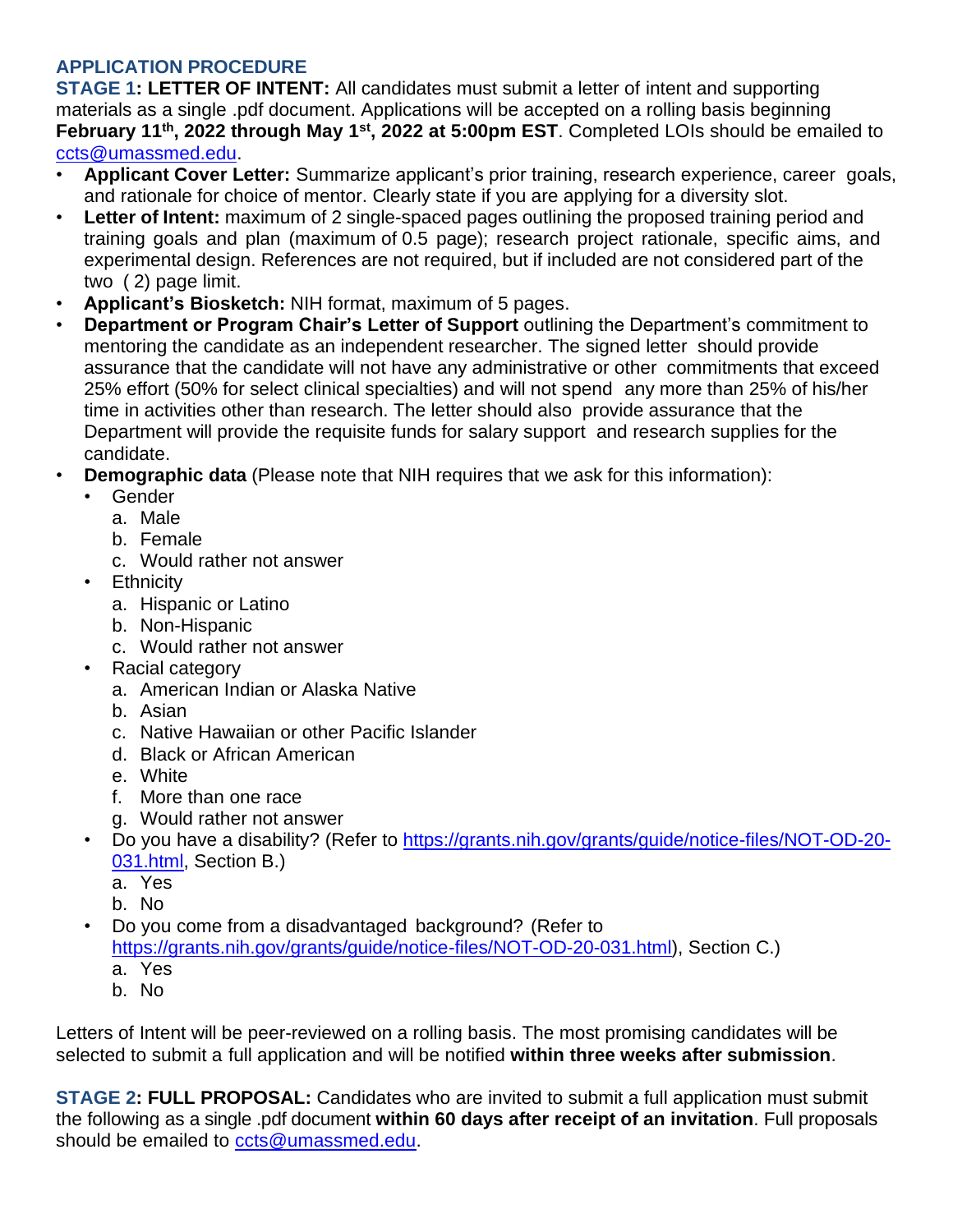Please follow the NIH format and page guidelines for K Awards (for example, the omnibus K23 <https://grants.nih.gov/grants/guide/pa-files/PA-19-119.html>[\).](http://grants1.nih.gov/grants/guide/pa-files/PA-11-194.html))

The full NIH-style proposal consists of (include all of the following):

- **Abstract** of the Project (1 page)
- **Specific Aims** (1 page)
- **Candidate and Training Information:** (12 pages for all sections combined)
	- o Candidate's background, career goals and objectives
	- o Career development/training activities during award period
	- o Project research strategy
- **References** Section (no page limit)
- **Training** in the Responsible Conduct of Research (1 page)
- Description of **Institutional Environment** (1 page)
- **Biographical Sketch** (maximum of 5 pages)
- **Departmental and Mentor Resources Supporting the Application**. This includes a **Departmental Support Letter**, and **statements by mentors, co-mentors, consultants, and contributors.** Includes the Departmental / Mentor's resources to support the applicant, a statement of support for the applicant's training plan (support letter can elaborate on training plan if appropriate) a description of the level of mentoring time for the applicant, a description of the full mentoring team and how they will be coordinated, and how the proposed project fits with the mentor's ongoing program of research and laboratory/research resources. Specific source(s) of available grant or institutional support for the proposed project should be discussed (7 pages max).
- **Primary Mentor's NIH Biosketch:** including list of current /former trainees and funding sources.
- **Letters of Reference:** Two letters of reference (maximum) that attest to the candidate's commitment to and suitability for development as an independent researcher. The reference letters should come from individuals not involved with the project who can speak to the applicant's past research training, experience, and productivity. Do not send more than two letters of reference.
- **Budget:** NIH PHS 398 Form (pages 4 and 5) which includes budget justification.
- **Appendices:** not allowed.

## **Awardees will be required to submit "Just-in-Time" information, as follows, PRIOR to making an award.**

- **Current Other Support**. Use the sample format provided on the "Other Support Format Page" in the PHS 398 Fillable Forms. For all Key Personnel, provide details on how you would adjust any budgetary, scientific, or effort overlap if this application is funded.
- **Certifications**.

•

- o If Human Subjects are involved, please provide the assurance type and number and the Certification date of IRB Review and Approval. *Pending or out-of-date approvals are not acceptable*.
- o If Vertebrate Animals are involved, please provide the assurance number, verification of IACUC approval with date, and any IACUC imposed changes. *Pending or out-of-date approvals are not acceptable*.
- **Human Subjects Education.** For grants involving Human Subjects, provide certification that each person identified under Key Personnel involved in human subjects research has completed an educational program in the protection of human subjects.
- If the project will include **human subjects research studies**, these must conform to the NIH policies on the inclusion of women, minorities, and children in study populations. Details of such studies, including a description of the population and the rationale for inclusion/ exclusion of women and minorities, must be provided to the KL2 program office before any awardees undertake such studies.